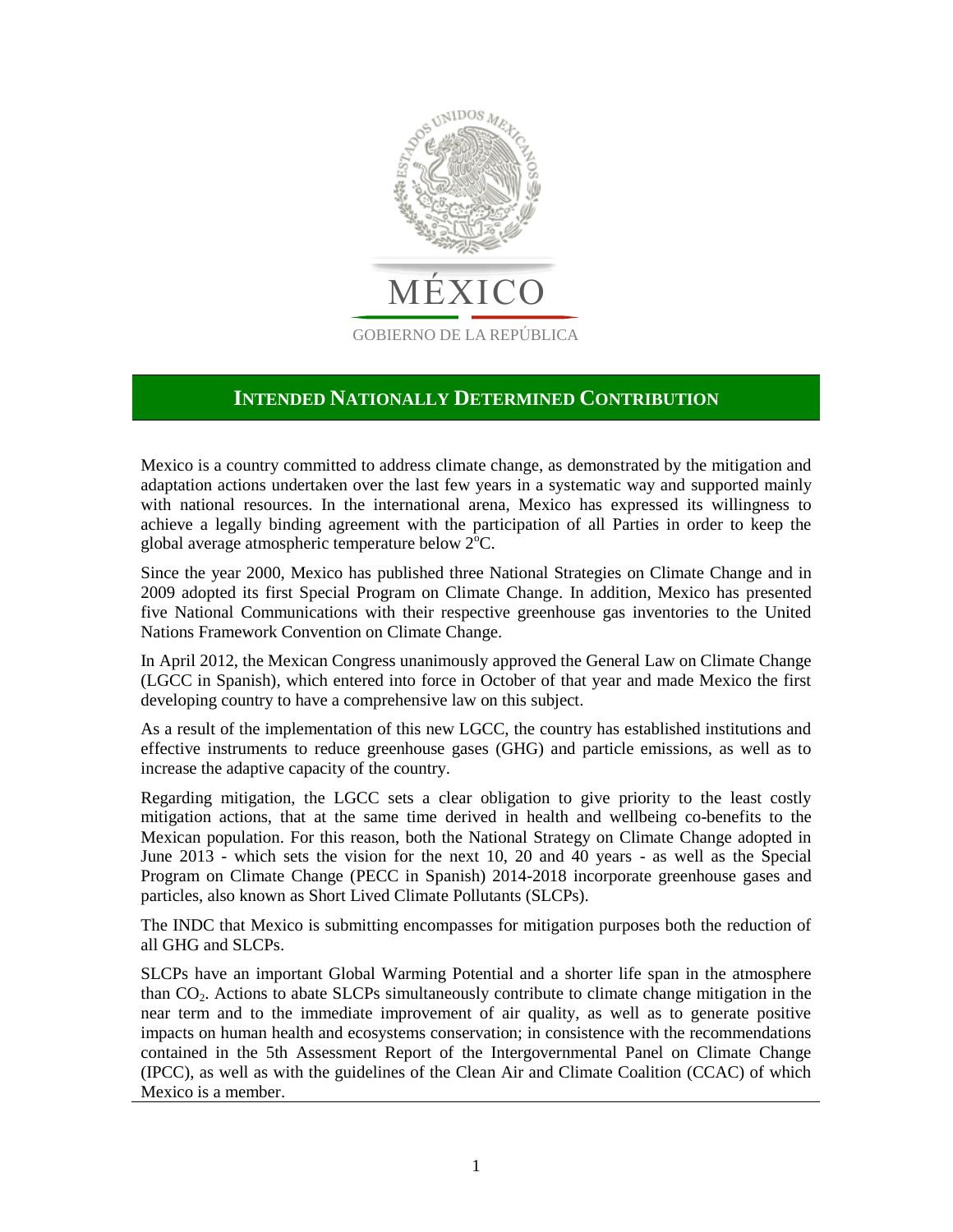For Mexico, the inclusion of SLCPs constitutes an increase of its level of ambition and commitment since it is additional to what the country has committed to previously.

The INDC of Mexico has two components, one for mitigation and another one related to adaptation. In turn, the mitigation portion includes two types of measures: unconditional and conditional. The unconditional set of measures are those that Mexico will implement with its own resources, while the conditional actions are those that Mexico could develop if a new multilateral climate regime is adopted and if additional resources and transfer of technology are available through international cooperation. This is unprecedented, since it is the first time Mexico assumes an unconditional international commitment to carry out certain mitigation actions.

This INDC is consistent with Mexico´s pathway to reduce 50% of emissions by the year 2050, with respect to the year 2000, as mandated by the LGCC.

In presenting its INDC, Mexico reaffirms its commitment to combat climate change, to the multilateral rules-based climate regime that requires the participation of all countries, and to sustainable development, as well as its solidarity with the most vulnerable countries.

Multiple stakeholders were consulted during the preparation of the INDC, including nongovernmental organizations, academia and representatives from private industry of all economic sectors, through workshops and consultations at the national level.

In sum, the INDC of Mexico is ambitious provided that for the first time it translates previous aspirational commitments into mandatory goals. This constitutes a considerable increase in the level of ambition for a developing country with moderate levels of emissions.

| <b>Unconditional Reduction</b> | Mexico is committed to reduce unconditionally 25% of its<br>Greenhouse Gases and Short Lived Climate Pollutants emissions<br>(below BAU) for the year 2030. This commitment implies a<br>reduction of 22% of GHG and a reduction of 51% of Black<br>$\rm Carbon1$ .                                                                                                                                                                                                          |
|--------------------------------|------------------------------------------------------------------------------------------------------------------------------------------------------------------------------------------------------------------------------------------------------------------------------------------------------------------------------------------------------------------------------------------------------------------------------------------------------------------------------|
|                                | This commitment implies a net emissions peak starting from 2026,<br>decoupling GHG emissions from economic growth: emissions<br>intensity per unit of GDP will reduce by around 40% from 2013 to<br>2030.                                                                                                                                                                                                                                                                    |
| <b>Conditional Reduction</b>   | The 25% reduction commitment expressed above could increase<br>up to a 40% in a conditional manner, subject to a global agreement<br>addressing important topics including international carbon price,<br>carbon border adjustments, technical cooperation, access to low-<br>cost financial resources and technology transfer, all at a scale<br>commensurate to the challenge of global climate change.<br>Within the same conditions, GHG reductions could increase up to |
|                                | 36%, and Black Carbon reductions to 70% in 2030.                                                                                                                                                                                                                                                                                                                                                                                                                             |
| Type                           | Emissions reduction relative to a Business As Usual baseline                                                                                                                                                                                                                                                                                                                                                                                                                 |

<sup>&</sup>lt;sup>1</sup> This commitment is coherent to the mandate established in Mexico's Climate Change Law to prioritize cost-effective mitigation actions with social benefits such as the improvement of public health.

 $\overline{a}$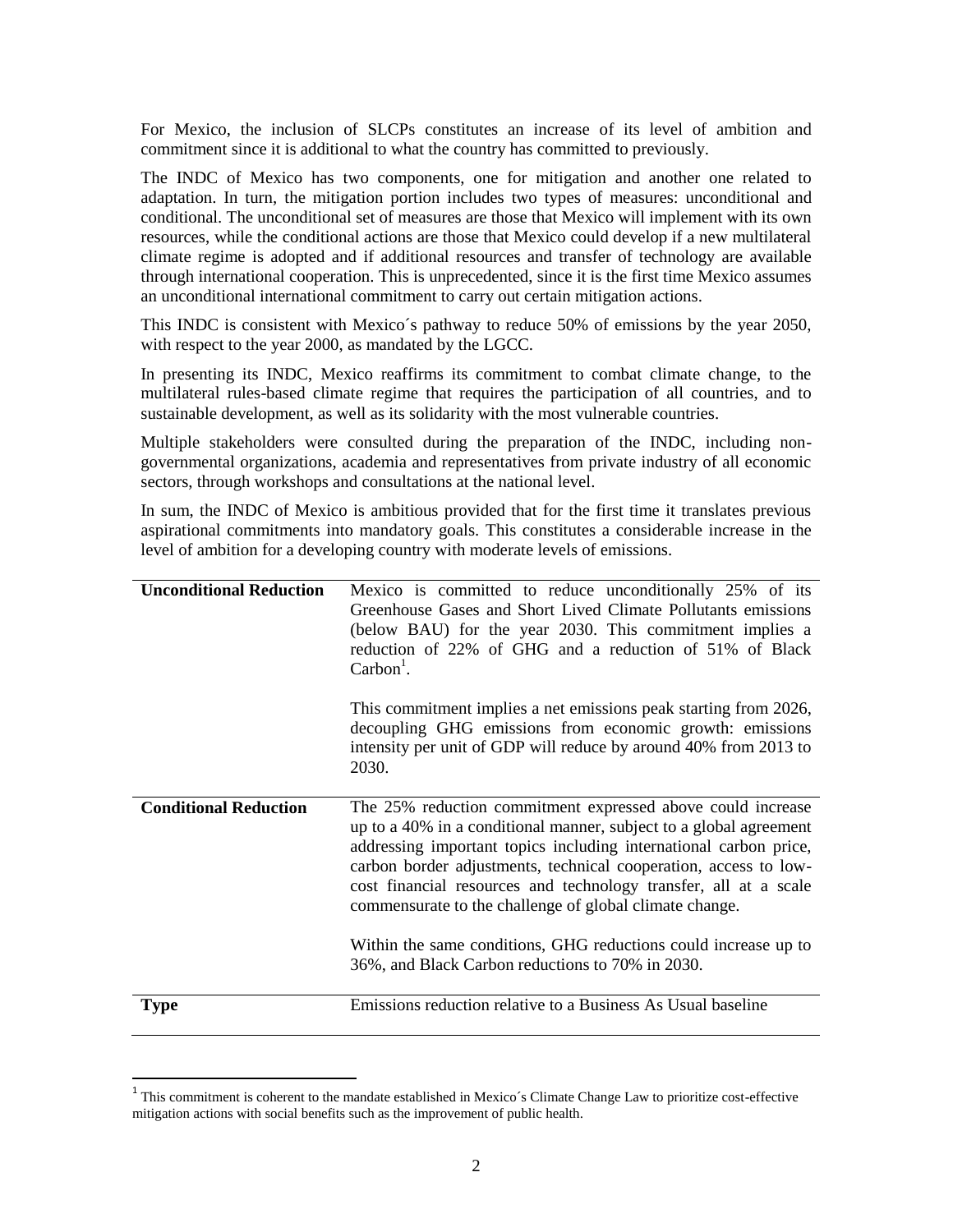| Coverage                  | Nation -wide                                                                                                                                                                                                                                                                                                                                                                                                                                                                                                                                                                                                                                                                                                                                                                                                                                                                                        |
|---------------------------|-----------------------------------------------------------------------------------------------------------------------------------------------------------------------------------------------------------------------------------------------------------------------------------------------------------------------------------------------------------------------------------------------------------------------------------------------------------------------------------------------------------------------------------------------------------------------------------------------------------------------------------------------------------------------------------------------------------------------------------------------------------------------------------------------------------------------------------------------------------------------------------------------------|
| <b>Scope</b>              | Carbon Dioxide $(CO2)$<br>$\bullet$<br>Methane $(CH_4)$<br>$\bullet$<br>Nitrous Oxide $(N, O)$<br>$\bullet$<br>Hydrofluorocarbons (HFCs)<br>$\bullet$<br>Perfluorocarbons (PFCs)<br>$\bullet$<br>Sulphur hexafluoride $(SF_6)$<br><b>Black Carbon</b><br>$\bullet$                                                                                                                                                                                                                                                                                                                                                                                                                                                                                                                                                                                                                                  |
| <b>Baseline</b>           | Business As Usual scenario of emission projections based on<br>economic growth in the absence of climate change policies,<br>starting from 2013 (first year of applicability of Mexico's General<br>Climate Change Law)                                                                                                                                                                                                                                                                                                                                                                                                                                                                                                                                                                                                                                                                             |
| <b>Adaptation</b>         | Mexico includes an Adaptation component with commitments by<br>2030 described in the Annex I of this document. The priority of<br>these actions are: the protection of communities from adverse<br>impacts of climate change, such as extreme hydro meteorological<br>events related to global changes in temperature; as well as the<br>increment in the resilience of strategic infrastructure and of the<br>ecosystems that host national biodiversity. In order to reach those<br>priorities Mexico will, inter alia, strengthen the adaptive capacity<br>of at least by 50% the number of municipalities in the category of<br>"most vulnerable", establish early warning systems and risk<br>management at every level of government and reach a rate of 0%<br>deforestation by the year 2030. Some of the adaptation actions<br>presented foster positive synergies with mitigation actions. |
| <b>Planning Process</b>   | Mexico supports its INDC in a robust national climate change<br>policy that includes, <i>inter alia</i> , the following instruments:<br>• General Climate Change Law. 2012<br>• National Strategy on Climate Change, 10-20-40 years. 2013<br>• Carbon tax.2014<br>National Emissions and Emissions Reductions Registry. 2014<br>Energy reform (laws and regulations). 2014<br>Ongoing process for new set of standards and regulations<br>The elaboration of this INDC includes a public participatory<br>process through multiple sectorial meetings and a web based<br>public survey.                                                                                                                                                                                                                                                                                                             |
| <b>Fair and ambitious</b> | Mexico is a developing country, highly vulnerable to the effects of<br>climate change. National emissions of GHG represents only 1.4%<br>of global emissions and our net per capita emissions, inclusive of<br>all sectors, are $5.9 \text{ tCO}_2$ e.                                                                                                                                                                                                                                                                                                                                                                                                                                                                                                                                                                                                                                              |
|                           | Nevertheless, Mexico is a responsible party committed to tackling<br>global climate change by transforming its development route to a<br>low emissions pathway, which requires progressive decoupling of<br>carbon emissions from economic growth.                                                                                                                                                                                                                                                                                                                                                                                                                                                                                                                                                                                                                                                  |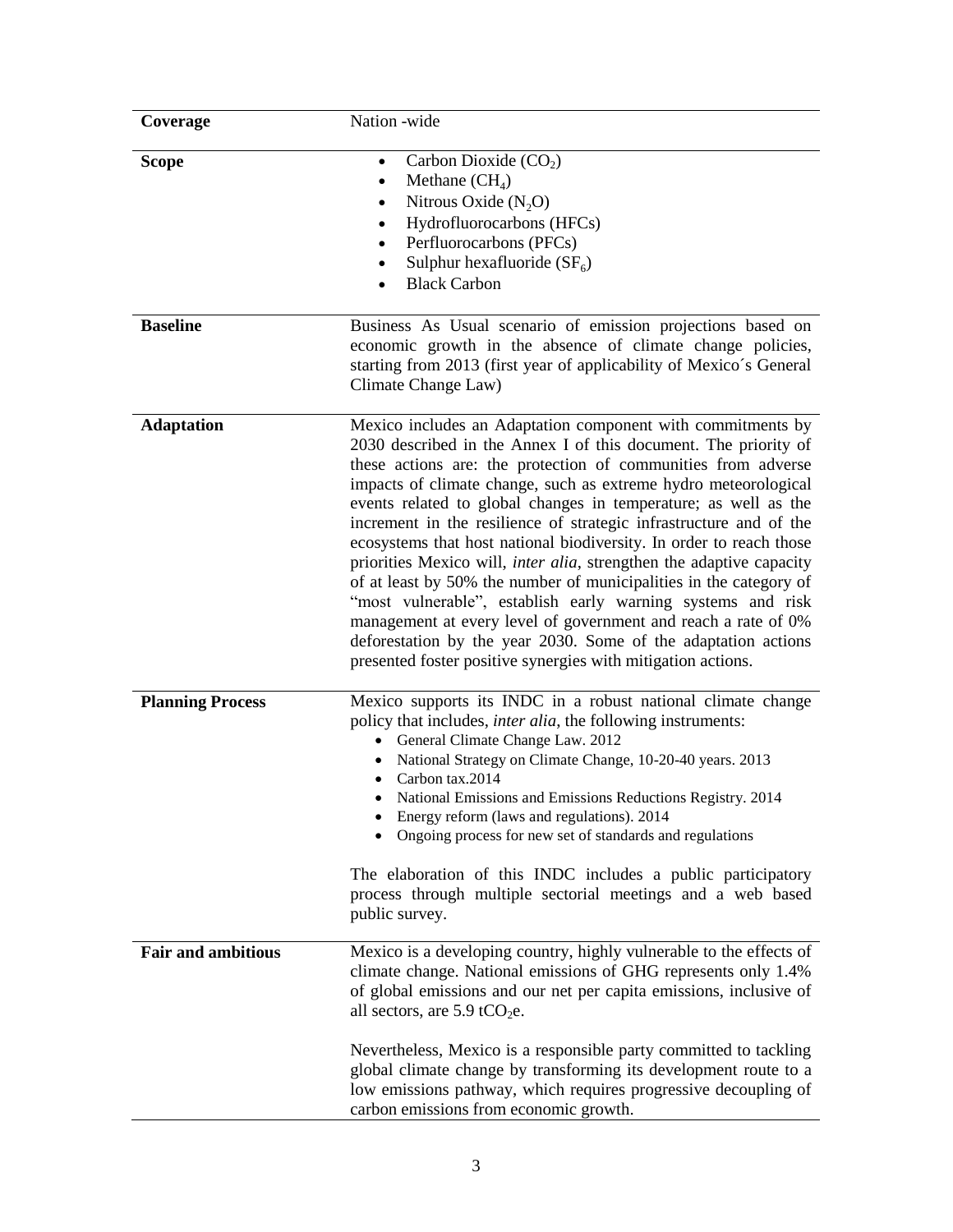|                                                         | Existing commitments adopted by Mexico under its General<br>Climate Change Law and presented to the UNFCCC are indicative<br>and aspirational, subject to international support from developed<br>countries.                                                                                                                                                                                                                                 |
|---------------------------------------------------------|----------------------------------------------------------------------------------------------------------------------------------------------------------------------------------------------------------------------------------------------------------------------------------------------------------------------------------------------------------------------------------------------------------------------------------------------|
|                                                         | The INDC submitted by Mexico is fair and ambitious because it<br>includes for the first time an unconditional GHG mitigation<br>commitment of 22% by 2030 that increases to 25% reduction by<br>including Black Carbon, a well-known Short-Lived Climate<br>Pollutant. The SLCPs reductions actions will be done with national<br>resources, in an unconditional manner. These reductions are<br>additional to other mitigation actions.     |
|                                                         | Further ambition is reflected in the efforts of the Government of<br>Mexico to establish synergies between adaptation and mitigation,<br>using national resources. These actions not only help tackle global<br>warming and reduce social and ecosystem vulnerability, but also<br>promote inclusive green growth in the country.                                                                                                            |
|                                                         | In summary, Mexico's INDC is highly ambitious as it entails<br>unconditional and transformational investments to change our<br>patterns of production and consumption and achieve peak net<br>emissions within the commitment period.                                                                                                                                                                                                        |
| <b>Gender perspective</b>                               | These policies and actions include a cross-cutting human rights<br>and gender perspective in order for the measures to be<br>implemented to take into account women as important decision<br>makers regarding energy consumption. They also emphasize the<br>importance of implementing them such that they do not exacerbate<br>the impacts of climate change that already have disproportionate<br>adverse effects based solely on gender. |
| <b>Key Assumptions on Mitigation</b>                    |                                                                                                                                                                                                                                                                                                                                                                                                                                              |
| <b>Metric Applied</b>                                   | GWP 100y values published in IPCC AR5 $(CO2e)$ :<br>$CH_4 = 28$<br>• $N_2O = 265$                                                                                                                                                                                                                                                                                                                                                            |
|                                                         | GWP 100y for Black Carbon ( $CO2e$ ) described in Bond <i>et al.</i><br>2013, J. Geophys. Res. Atmos., 118, no. 11, 5380-5552:<br>$BC = 900$                                                                                                                                                                                                                                                                                                 |
| <b>Methodologies for</b><br><b>Estimating Emissions</b> | IPCC guidelines; national statistics: sector activity and economic<br>forecasts.                                                                                                                                                                                                                                                                                                                                                             |
| <b>Baseline</b>                                         | 2020: 906 MtCO <sub>2</sub> e (792 GHG and 114 BC / 127,177 metric tons)<br>2025: 1013 MtCO <sub>2</sub> e (888 GHG and 125 BC / 138,489 metric tons)<br>2030: 1110 MtCO <sub>2</sub> e (973 GHG and 137 BC / 152,332 metric tons)                                                                                                                                                                                                           |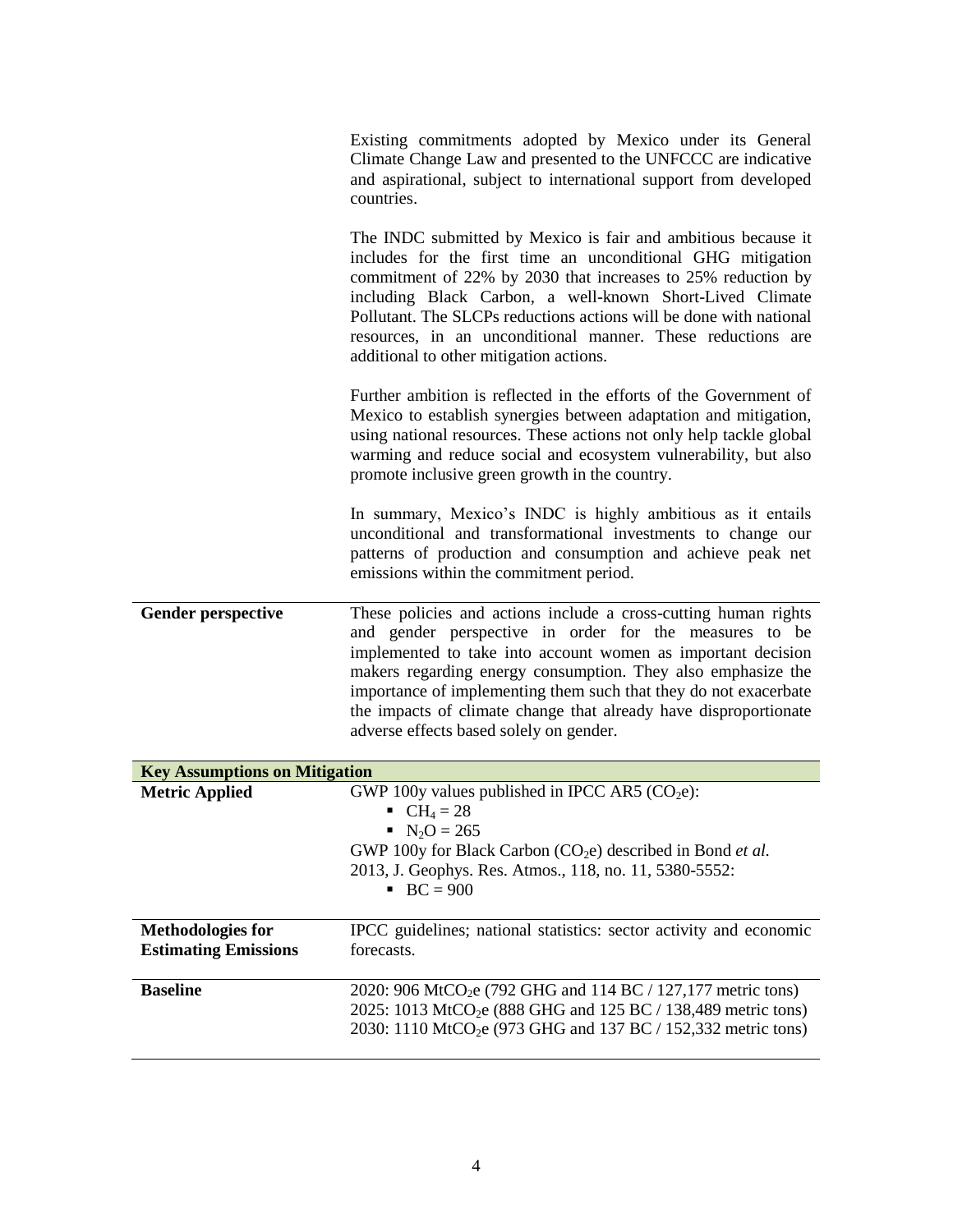| <b>Coverage</b>                                        |                                                                                                                                                                                                                                                                                                                                                                                                                                                                                                                                                                                                                                                                                                                                                                                                                                                                                                                                                                                                                                                                                                                                                                                                                                                                                                                                                                                                                                            |
|--------------------------------------------------------|--------------------------------------------------------------------------------------------------------------------------------------------------------------------------------------------------------------------------------------------------------------------------------------------------------------------------------------------------------------------------------------------------------------------------------------------------------------------------------------------------------------------------------------------------------------------------------------------------------------------------------------------------------------------------------------------------------------------------------------------------------------------------------------------------------------------------------------------------------------------------------------------------------------------------------------------------------------------------------------------------------------------------------------------------------------------------------------------------------------------------------------------------------------------------------------------------------------------------------------------------------------------------------------------------------------------------------------------------------------------------------------------------------------------------------------------|
| <b>Sectors/Source Categories</b>                       | Energy<br>٠<br><b>Fuel Combustion</b><br>$\circ$<br>Energy industries<br>Manufacturing industries and construction<br>п<br>Ξ<br>Transport<br>Other sectors<br>п<br>Fugitive emissions from fuels<br>$\circ$<br>Solid fuels<br>Oil and natural gas and other emissions from<br>٠<br>energy production<br>$CO2$ transport and storage<br>Industrial processes and product use<br>٠<br>Mineral industry<br>$\circ$<br>Chemical and Iron&Steel industry<br>$\circ$<br>Non-energy products from fuels and solvent use<br>$\circ$<br>Electronic industry<br>$\circ$<br>Product uses as substitutes for ODS<br>$\circ$<br>Other product manufacture and use<br>$\circ$<br>Other<br>$\circ$<br>Agriculture<br>Enteric fermentation<br>$\circ$<br>Manure management<br>$\circ$<br>Rice cultivation<br>$\circ$<br>Agricultural soils<br>$\circ$<br>Field burning of agricultural residues<br>$\circ$<br>Other<br>$\circ$<br>Waste<br>Solid waste disposal<br>$\circ$<br>Biological treatment of solid waste<br>$\circ$<br>Incineration and open burning of waste<br>$\circ$<br>Wastewater treatment and discharge<br>$\circ$<br>Other<br>$\circ$<br>Land Use, Land-Use Change and Forestry<br>Afforestation, reforestation<br>$\circ$<br>Deforestation<br>$\circ$<br>Forest management<br>O<br>Cropland management<br>$\circ$<br>Grazing land management<br>$\circ$<br>Or equivalent land-based accounting using UNFCCC<br>O<br>reporting categories |
|                                                        |                                                                                                                                                                                                                                                                                                                                                                                                                                                                                                                                                                                                                                                                                                                                                                                                                                                                                                                                                                                                                                                                                                                                                                                                                                                                                                                                                                                                                                            |
|                                                        | Other categories<br>$\circ$                                                                                                                                                                                                                                                                                                                                                                                                                                                                                                                                                                                                                                                                                                                                                                                                                                                                                                                                                                                                                                                                                                                                                                                                                                                                                                                                                                                                                |
| <b>International Market</b><br><b>Based Mechanisms</b> | In order to achieve rapid and cost efficient mitigation, robust<br>global market based mechanism will be essential.<br>Mexico's unconditional INDC commitment will be met regardless<br>of such mechanisms, although these would assist cost-effective<br>implementation. Achieving our conditional goal will require fully<br>functional bilateral, regional and international market mechanisms.                                                                                                                                                                                                                                                                                                                                                                                                                                                                                                                                                                                                                                                                                                                                                                                                                                                                                                                                                                                                                                         |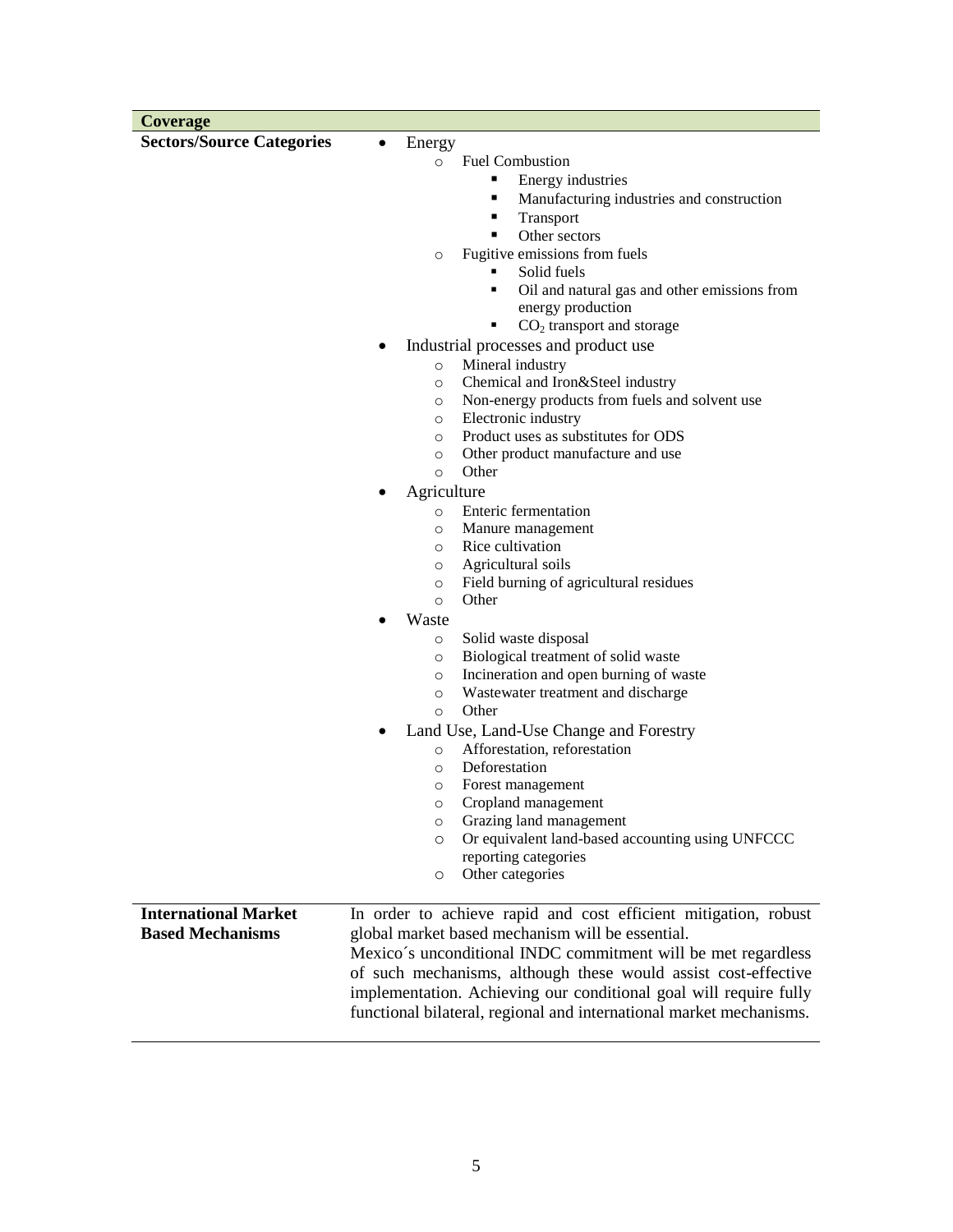# **ANNEX I – ADAPTATION**

#### **INTRODUCTION**

The government of Mexico considers adaptation to climate change as a priority to reduce the country's vulnerability. Furthermore, there are opportunities to foster mitigation measures and actions that also increase the adaptive capacity of its population as well as its natural and productive systems. This is captured in the General Law on Climate Change, the National Strategy on Climate Change and the Special Program on Climate Change 2014-2018, which describes specific actions grouped according to planning instruments; schemes and actions to protect, conserve and restore marine and terrestrial coastal ecosystems and their biodiversity; integral management of risk and sectorial vulnerability.

At the subnational level, States and Municipalities have also embarked on adaptation efforts as reflected in their own Climate Change Plans.

## **MEXICO'S VULNERABILITY TO CLIMATE CHANGE**

Mexico´s geographic characteristics make it a highly vulnerable country to the adverse impacts of climate change. Its location between two oceans, as well as its latitude and topography significantly increase Mexico's exposure to extreme hydro meteorological events.

In the last 50 years, Mexico has experienced changes in temperature and mean precipitation. The country has become warmer, with an average temperature increase greater than 0.85°C. At the same time, Mexico has suffered an increased number of extreme weather events such as tropical cyclones, floods and droughts that have led to the loss of human lives as well as high social and economic costs.

Under various climate change scenarios for Mexico, there are projections of changes in the mean annual temperature of up to 2°C in the North of the country in the near term (2015-2039), while in most of the territory the scenarios project a range of  $1^{\circ}C$  to 1.5 $^{\circ}C$ . Regarding annual precipitation reduction is projected to be in a range of 10 to 20 % across the country.

Furthermore impacts of hydrometeorological events have resulted in economic losses over an annual amount of 730 million pesos (around 48 million USD) between 1980-1999 and 21,950 million pesos (around 1.4 billion  $USD<sup>2</sup>$  for  $2000 - 2012$ .

In accordance to the PECC 2014–2018, in 2014 there were 319 Municipalities (13% of the total number of Municipalities in Mexico) highly vulnerable to the adverse impacts of climate change including droughts, floods and landslides.

## **ADAPTATION ACTIONS IN MEXICO IN THE PERIOD 2020-2030**

The adaptation component of the INDC of Mexico was elaborated taking into account a gender equality and human rights approach. As stated earlier, it prioritizes synergies between mitigation and adaptation. The INDC includes concrete actions to be undertaken from 2020 to 2030 in the following three areas:

#### **1. Adaptation to climate change for the social sector**

Poverty is a determining factor of social vulnerability in Mexico. Some estimates indicate that up to 60% of the population has been affected at some point by natural disasters, coinciding with the percentage of population living in poverty and extreme poverty in the country. These groups inhabit precarious housing facilities and high-risks areas prone to climate disasters such as mountain landslides, cliffs or areas prone to flooding.

Actions to be taken in order to reduce vulnerability in this sector for the period 2020 – 2030 are the following:

 $\ddot{\phantom{a}}$ 

<sup>&</sup>lt;sup>2</sup> Exchange rate 1 USD = 14.99 MXN, as of March 25, 2015.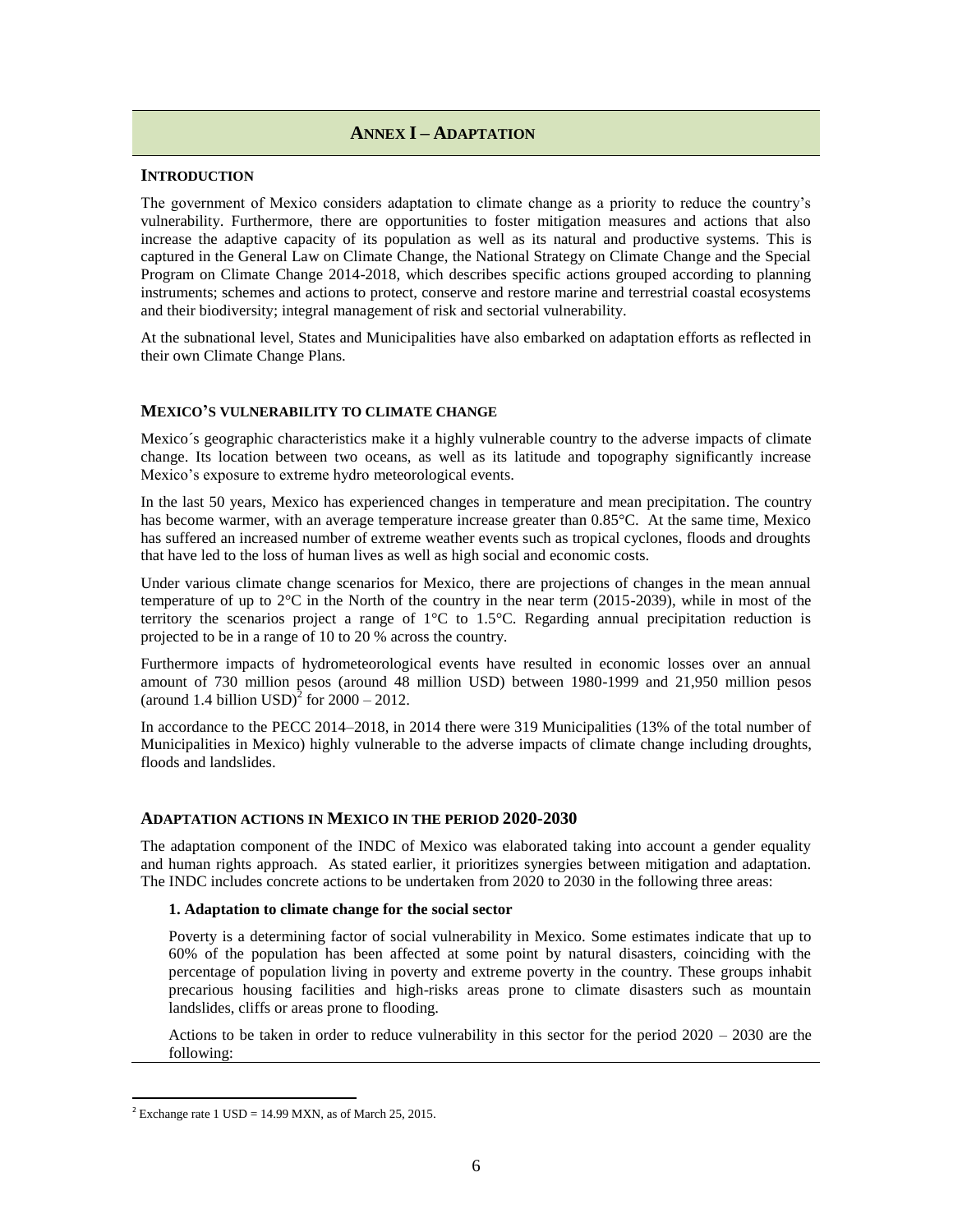- i. Guarantee food security and water access in light of growing climate threats through integral watershed management, biodiversity and land conservation.
- ii. Ensure capacity building and participation of the society, local communities, indigenous peoples, women, men, youth, civil organizations and private sector in national and subnational climate change planning.
- iii. Reduce the population´s vulnerability and increase its adaptive capacity through early warning systems, risk management, as well as hydrometeorological monitoring, at every level of government.
- iv. Strengthen the adaptive capacity of the population through transparent and inclusive mechanisms of social participation, designed with a gender and human rights approach.
- v. Reduce vulnerability of the population through territorial planning tools and risk management such as the National Vulnerability Atlas and the National Risk Atlas.
- vi. Invert the proportion of financing currently provided to hydrometeorological disasters attention by increasing the ones invested for disasters prevention.
- vii. Prevent illnesses that are exacerbated by climate change through an early warning system with epidemiologic information.
- viii. Reduce at least by 50% the number of municipalities in the category of "most vulnerable" in the PECC 2014-2018 and avoid any other Municipality falling into this category.
- ix. Relocate irregular human settlements in zones prone to disasters through land use regulations.

## **2. Ecosystem-Based Adaptation**

In Mexico there is a large diversity of ecosystems that provide society with a vast amount of environmental services such as carbon sequestration, provision and maintenance of water, habitat conservation for the permanence of species, reduction of impacts caused by meteorological disasters, and the formation and maintenance of soils. These environmental services are seriously threatened by human activities and by the effects of climate change.

Ecosystem-based adaptation consists of the conservation of biodiversity and ecosystem services as part of an integral adaptation strategy to assist human communities to adapt to the adverse effects of climate change.

Actions to be implemented for the period 2020 – 2030 on this topic are the following:

- i. Reach a rate of 0% deforestation by the year 2030.
- ii. Reforest high, medium and low watersheds with special attention to riparian zones and taking into account native species in the area.
- iii. Conserve and restore ecosystems in order to increase ecological connectivity of all Natural Protected Areas and other conservation schemes, through biological corridors and sustainable productive activities. This approach will take into account the equitable participation of the population and will have a territorial approach.
- iv. Substantially increase the Programs of Action and Conservation of Species in order to strengthen the protection of priority species from the negative impacts of climate change.
- v. Increase carbon capture and strengthen coastal protection with the implementation of a scheme of conservation and recovery of coastal and marine ecosystems such as coral reefs, mangroves, sea grass and dunes.
- vi. Guarantee the integral management of water for its different uses (agriculture, ecological, urban, industrial and domestic).

#### **3. Adaptation of strategic infrastructure and productive systems**

Climate change poses significant challenges in terms of adaptation of productive systems. The characteristics of impacts and the different ways of dealing with them will depend on the type of system: agriculture and livestock, forestry, wildlife use, aquaculture, fisheries, industrial, mining and tourism. They will also depend on the risks these productive systems are exposed to. In each production system it is necessary to take into account climate change aspects to increment their productivity and competitiveness.